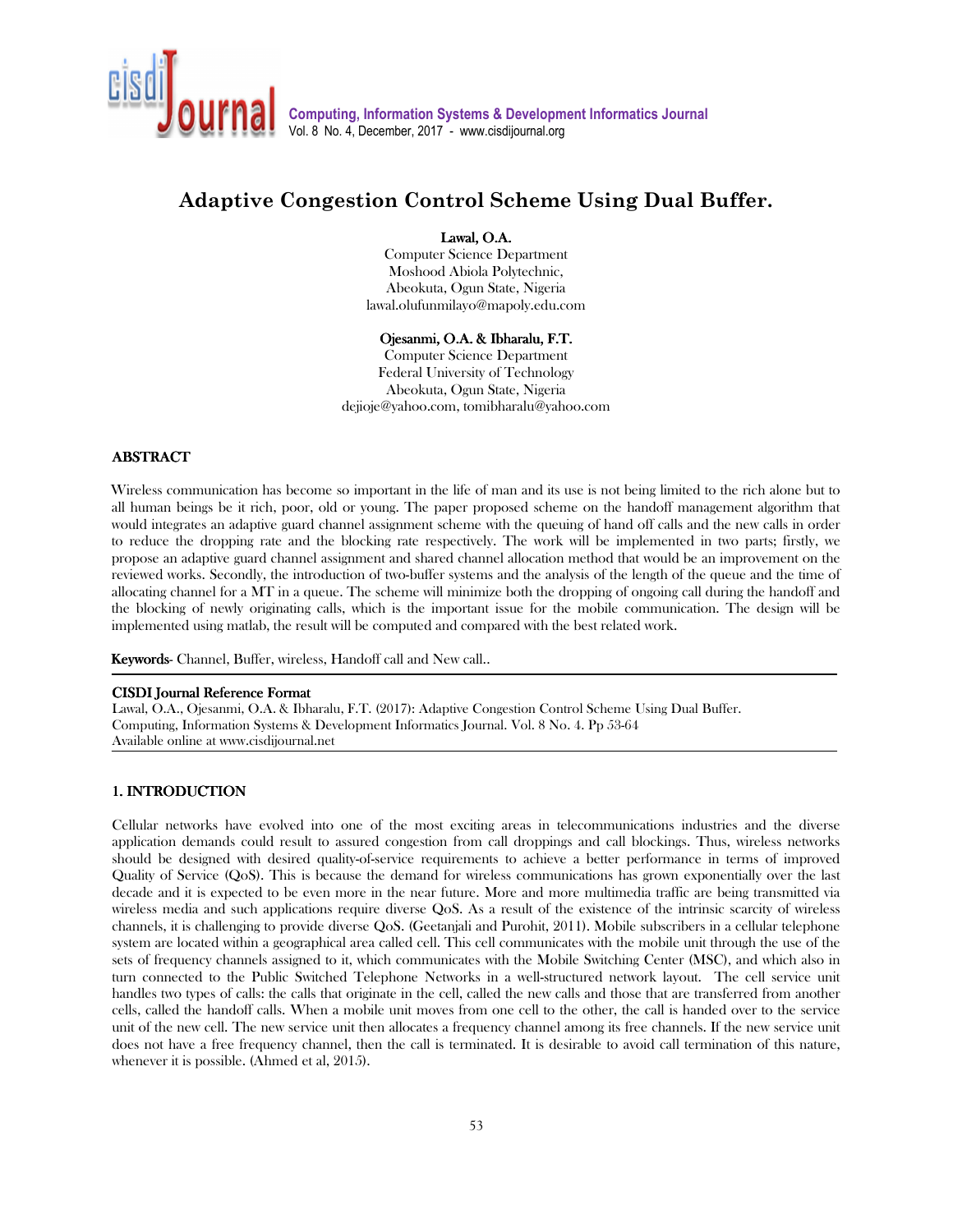

#### 1.1. Motivation 1.1. Motivation

Mobility of the users in a cellular wireless networks poses a challenge to the network engineers for achieving the desired QoS since the demand for wireless communications has been growing exponentially and more multimedia traffic are being transmitted via wireless media. Also, the main resource constraint in the wireless network is the channel availability for transmission, with the increased demand of bandwidth capacity due to scarcity of the inherent bandwidth. Thus, the work considered the need to give special consideration to handoff calls and providing an acceptable QoS for both the handoff calls and the new calls. The work employs the use of adaptive channel allocation technique with the integration of buffering technique and fuzzy logic model to address this problem.

### 2.LITERATURE REVIEW LITERATURE REVIEW LITERATURE REVIEW

Basically there are three types of channel assignment methods; this includes the Fixed Channel Assignment [FCA], the Dynamic Channel Assignment [DCA] and the Hybrid Channel Assignment [HCA]. (Nayak et al, 2015). In FCA, the set of channels are permanently allocated to each cell based on pre-estimated traffic intensity. In a cell, a channel can be assigned to a call using FCA, only if there are free channels available in the predetermined set for this cell. Otherwise, the call might be rejected even though there are many channels available in the network. (Sudarshan et al, 2010), Narendran, and Mala, (2011) and (Yong and Li, 2011). FCA schemes are often not able to maintain high quality Of service and capacity attainable with static traffic demands. The advantage of a FA scheme is its simplicity but the disadvantage is that, if the number of calls exceeds the number of channels assigned to cell, the excess calls are blocked. (Byung and Seong, 2013). In DCA, there is no permanent allocation of channels to cells. Rather, the entire set of available channels is accessible to all the cells, and the channels are assigned on a call-by-call basis. (Swati and Dhaval, 2015; Suad and Amin , 2015). DCA offers more efficient networks when the traffic load varies with time, especially under known distribution of the traffic. (Wu et al, 2010). One of the objectives in DCA is to develop a channel assignment strategy, which minimizes the total number of blocked calls. FCA scheme is simple but does not adapt to changing traffic conditions and user distribution. These deficiencies are overcome by DCA but FCA out performs most known schemes in DCA under heavy load conditions. Also, DCA technique has better performance than fixed channel assignment technique for light to medium traffic load. The HCA method combines aspects of both FCA and DCA methods, i.e. it assigns some fixed channels to every BS as FCA and the remaining channels are assigned to the BS when they are overloaded.

During communication, a mobile device always remains within the range of at least one base station (BS). Due to the limited spectrum, cellular systems distribute smaller cells in order to achieve high system capacity. Since each handover requires from the network management to reroute the call to the new BS, the number of the expected handovers increases. To meet the demands for higher capacity the smaller cells are deployed. MSC has a function to manage the handover decision, if a MT moves, the serving BSS may not be able to provide good signal strength as compared to others BSS. When a MS moves away from the BS, the received signal strength decreases, and when it gets lower than a threshold level, the handoff procedure is initiated. Handoff decision is based on received signal strengths (RSS) from current BS and neighbouring base stations (BSs). (Goswami and Spain, 2012).

When a mobile station (MS) moving from one BS ( $BSold$ ) to another BS ( $BSnew$ ), it is assumed that the signal is averaged over time, so that rapid fluctuations due to the multipath nature of the radio environment can be eliminated. The mean signal strength of BSold decreases as the MS moves away from it. Similarly, the mean signal strength of BS $n$ ew increases as the MS approaches it. MS measures the signal strengths from surrounding BSs and interference levels on all channels. A handoff can be initiated if the signal strength of the serving BS is lower than that of another BS by a certain threshold. (Goswami and Spain, 2012).

Based on received signal strength indication (RSSI) and bit error rate (BER) of local BS and other BS Hand over margin is decided. The MS breaks its old link and access the new BS which is called as break before make handover. This kind of network assigned handoff decision is known as mo-bile-assisted handoff (MAHO) (Schiller, 2010). The handoff time between handoff decision and execution is approximately one second. The  $MM+GG$  scheme accepts good quality signal with availability of channels exclusively for handoff calls in the adjacent cell (Goswami and Spain, 2012).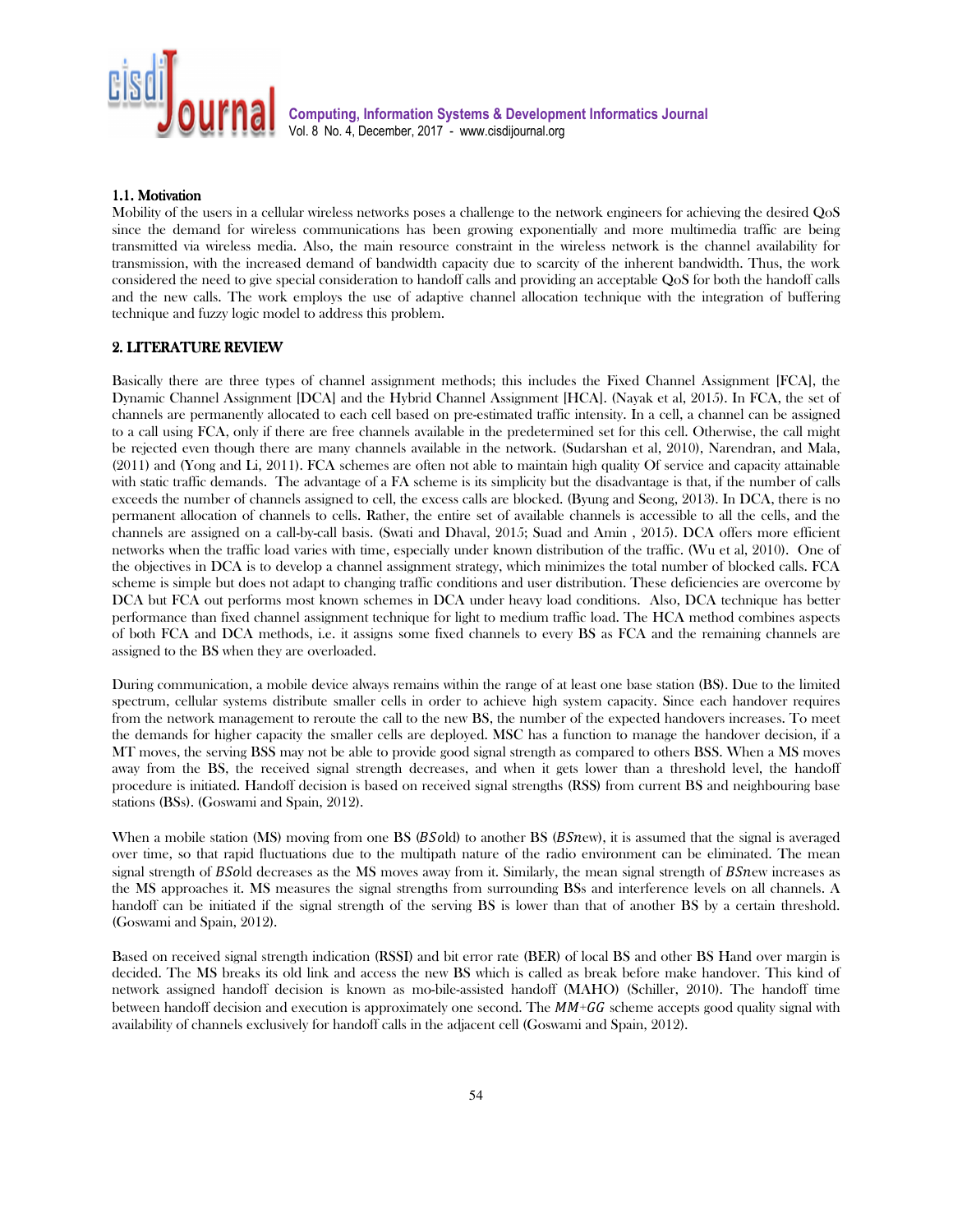

It is not possible to always maintain a good signal quality when handoff takes place in a wireless mobile system. Mobile Controlled Handoff (MCHO) extends the role of the MS by giving overall control to it. It provides the opportunity to the MS for choosing good signal BS out of all received signals from surrounding BSs. MS measures the signal strengths from surrounding BSs and interference levels on all channels. A handoff can be initiated if the signal strength of the serving BS is lower than that of another BS by a certain threshold. This type of handoff has a short reaction time. In MCHO technology, MS made decision of handoff based on signal quality received and reaction time is very low. Good quality signal calls are received and served successfully while poor signal quality calls are dropped or handed over to other BSs. (Goswami and Spain, 2012).

Chow and pin, 2011 developed a dynamic handoff priority adjustment scheme which applied a handoff queuing scheme to adjust handoff priority based on receiving signal strength, service class, and mobility of Mobile Hosts. There was lower call dropping probability (CDP) with acceptable call blocking probability (CBP). As far as the bandwidth utilization was concerned, the NP scheme was the best solution which utilized any avail-able bandwidth to satisfy new and handoff MHs. Jihoon and Hyun, 2013 presented a work on Adaptive Resource Allocation Scheme (AREAS) was compared to Non Priority (NPC) and Guard channel Scheme (GCS).The result show that the dropping probability was reduced compared to the NPC and the GCS. The effect of utilizing the available resources in AREAS led to high blocking probability compared to NPC where both new and handoff connections are not differentiated. Introduction of queuing system would have produced better result on both the dropping and the blocking probability.

Alagu and Meyyappan, 2012 introduced Adaptive Channel Allocation Scheme. The scheme utilize the available resources efficiently and also balance the load in the network traffic. It reduced the handoff rejection rate, at the expense of high new call rejection rate. Application of buffer system will provide better QoS. Kar and Nayak, 2014 developed Adaptive Channel Allocation Scheme (ACAS). There was an effective utilization of the available resources, It keeps the handoff call rejection rate below the given threshold and it also reduces the new call rejection rate by decrementing the number of guard channels when it is observed to be more than needed. The scheme considered only the handoff blocking rates, at the expense of blocking new calls. Also, the main problem faced in guard channel allocation is the number of guard channels chosen.

Malathy and et al, 2010 integrated Channel Allocation with the concept of buffering and dwell time of the call. The call dropping probability was greatly reduced and the call blocking probability was reduced. The reserved resources were not well utilized when the handoff arrival rate is low. Ahmed et al, 2015 discussed the problem of handoff calls management in cellular mobile communication and employed non-prioritized scheme to adjust blocking probability of handoff Calls. The work did not considered the required number of channels that would support the originating calls. Thus, there is no any guarantee that the call blocking probability will be reduced. Arun, 2015 considered two types of channel assignment: the guard channel assignment and the non guard channel assignment with mobile assisted handoff technique (MAHO). The work reserved some channels for handoff calls in the first case while the second case did not use guard channels. Thus, there was consideration for only the handoff call by minimizing the dropping rate but new calls were not considered. Also, the approach made use of static guard channels which may be idle when the new call arrival rate is high.

According to Qin et al, 2015, two schemes for channel allocation control in multiservice wireless cellular network have been considered. The first scheme runs with a fixed number of GCs for handoff calls, which mean that handoff calls have fixed priority than new calls. The second model adopts self-adaptive DGCA scheme, which according to current Probability of Dropping Handoff calls automatically adjusts the number of reserved GCs. The simulation results show that the adaptive DCAC scheme have better QoS and higher channel utilization but buffer system was not introduced to minimize call dropping and blocking. (Nayak and Kar, 2015) presented a dynamic guard channel allocation (DGCA) scheme, which can adaptively adjust the number of reserved channels for handoff calls When most guard channels are idle, they are allocated to new calls with high probability. When most guard channels are busy, they are allocated to new calls with low probability. Meaning channels may be reserved for handoff calls at the expense of blocking new calls even when such reservation is not necessary. This result in call blocking and call dropping during the course of adjusting the two categories of channel because no buffer was introduced.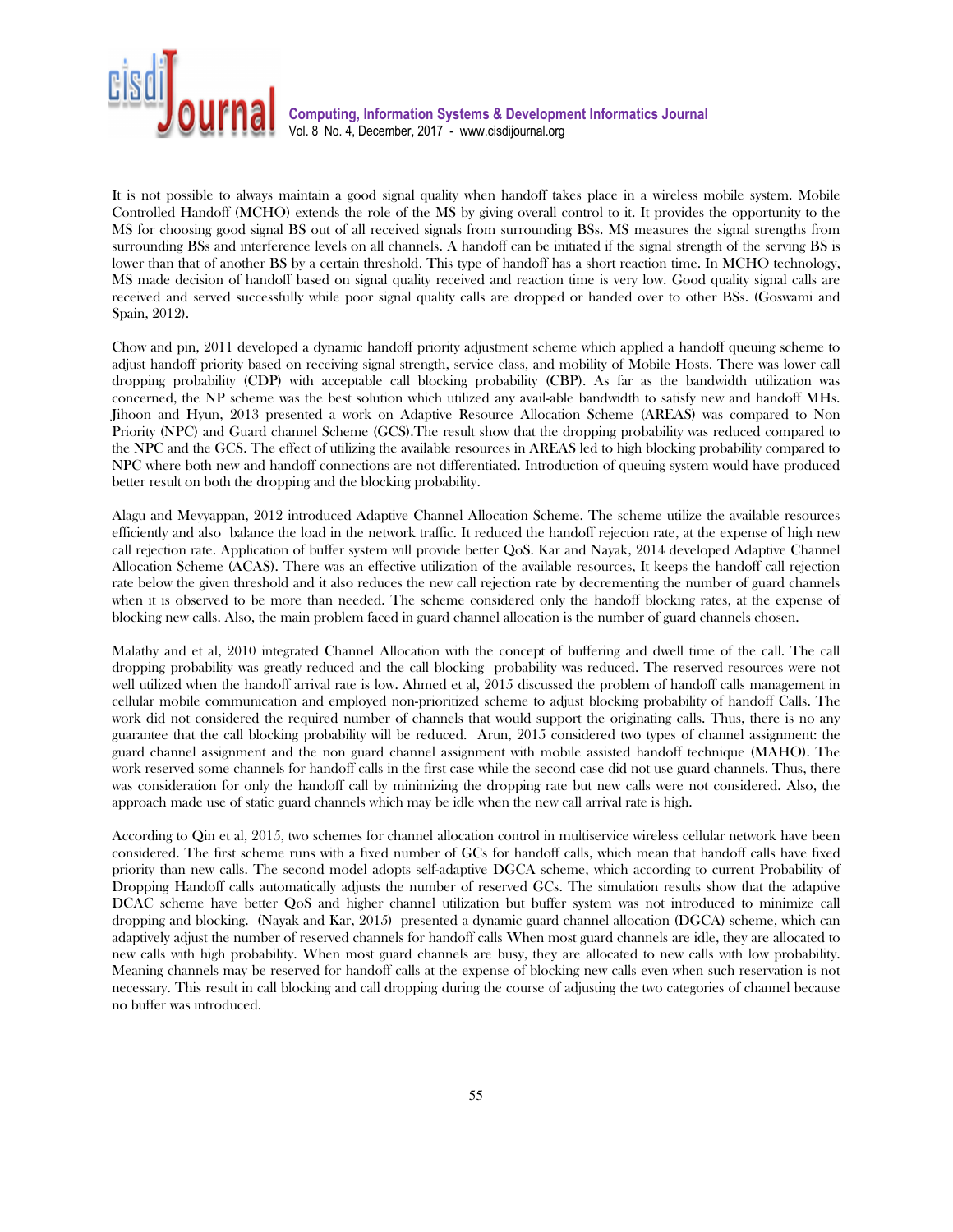

# 3. METHODOLOGY

We propose an enhanced handover algorithm that is an improvement on existing works by (Arun, 2015) and (Nayak et al, 2015). . Our improvements on existing works are centered on the following:

- (i) We propose an enhanced handoff algorithm that is an improvement on existing works especially those by (Arun, 2015) and (Nayak et al, 2015). Also, the proposed algorithm will give special consideration to the handover calls while ensuring as much as possible an acceptable QoS for both the handoff calls and the new calls by not reserving channels for none existing handoff calls at the expense of new calls blocking/ by reserving channels for the handover calls alone at the expense of new calls. (Kar and Nayak, 2014) and (Alagu and Meyyappau, 2012).
- (ii) We propose an enhanced handoff algorithm that is an improvement on existing works especially those by (Arun, 2015) and (Nayak et al, 2015). Our improvements on the current work are centered on the introduction of twobuffer systems.
- (iii) The new algorithm intends to consider the analysis of the multiple parameter of queue system and on analyzing the length of the queue (that is the size of the buffer), the time of allocating channel for a MT in a queue.
- (iv) Also, we propose an enhanced handoff management that is an improvement over the present work by employing fuzzy logic model to effectively estimate the threshold, which indicates the number of channels that would be allocated for handoff calls.

#### 3.1 Queuing Method of Channel Allocation

In addition to the adaptive guard channel allocation,

our approach also considered the analysis of the queuing systems to address the need to optimize channel assignment. The set of equation (i) to (vi) defines our approach to the formulation and representation of channel assignment scheme by incorporating the following constraints for the handoff call and the new calls: Size of the queue, the mean number of customers in the system, the mean number of customer in a waiting queue, the mean number of customer in service, total time spends in the system, mean time a customer spends in the queue and mean time a customer spends in the service. The same set of equation is also applicable to the new calls.

#### 3.2 Fuzzy Logic Method for channel Allocation

The proposed solution to prioritize channels on the basis of the density of traffic use fuzzy logic concept and the utility of fuzzy sets lies in their ability to model uncertain or ambiguous data. The fuzzy logic is concerns with the principles of approximate reasoning. A fuzzy logic controller consists of:

- (i) Fuzzifier: is the input stage that map the crisp/numeric signals of the total channels, handoff buffer length and new call buffer length, into fuzzy data/ membership functions by using the fuzzy rules defined in the rule base interface
- (ii) Rule Base: is the stage that consists of set of fuzzy –if-then rule which define the control actions. That is, the fuzzy rule base contains a set of linguistic rules (conditions and output). These linguistic rules are expressed using linguistic values and linguistic variables. Different linguistic values can be assigned to a linguistic variable. These linguistic values are modeled as fuzzy sets.
- (iii) Fuzzy Inference Engine: The fuzzy inference engine combines membership functions with control rules, which is related to human knowledge) to set the threshold as the fuzzy output. The associated control outputs are arranged in the fuzzy rule base table (table 1).
- (iv) Defuzzifier: defuzzifier is the stage that converts fuzzy set output to a crisp value/output that the fuzzy logic controller use to determine the number of guard channel in the base station.

In order to obtain an enhanced QoS for handoff and originating calls by reorganizing guard channels with variations in traffic density, three parameters, total channels, buffer length for the handoff calls and buffer length for the new calls serve as input into the fuzzy system. These parameters are fed into fuzzifier, which transforms the real time measurements into fuzzy sets. The output variable is the number of guard channels. Fuzzy sets contain elements that have a varying degree of membership in a set. Therefore, it is different from an ordinary or crisp set, where element will only be considered members of a class if they have full membership in the class. The fuzzy sets have varying degrees o f membership functions which are low, medium and high.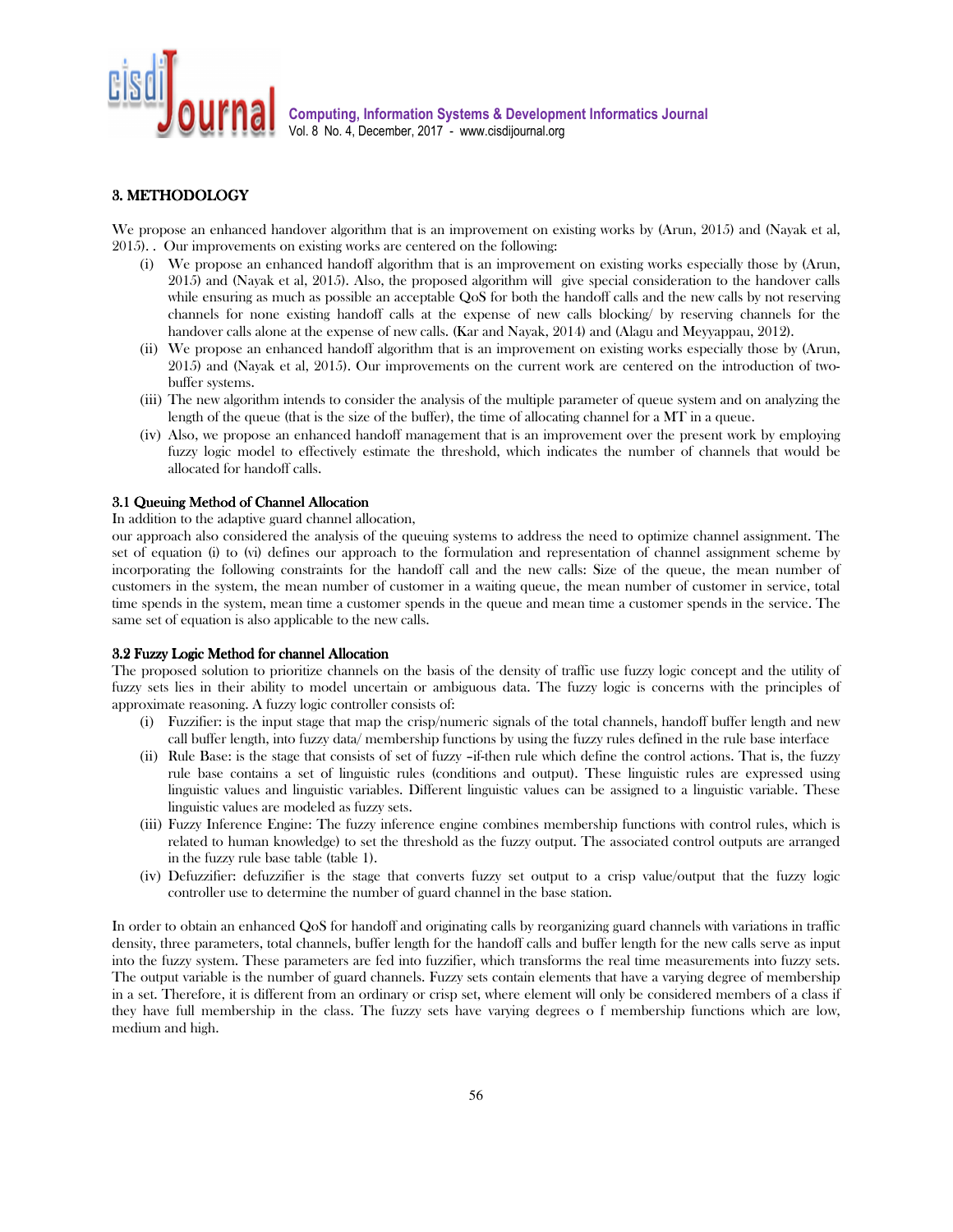

### 3.3 Parameters used in the equation:

In this work, we assumed that both the handoff

calls and the new/originating calls arrive according to possion arrivals. Parameters were used under the assumption that all the channels in the base station have passed the constraint test. Also the dual buffer that is employed would have a tolerable delay. The parameters are as defined as follows:

h – Handoff calls

n – Originating or New calls

λ – Mean arrival rate

λh– Arrival rate for handoff calls.

λn – Arrival rate for new calls.

µ –Service rate i.e. the rate at which requests are serviced.

Ct – Total number of channels in a base station.

When both arrival rate, that is, λh and λn are greater than Ct, queuing method is employed:

Q1 – buffer size for handoff calls.

Q2 – buffer size for originating calls.

L – the mean number of customers in the system

Lq – the mean number of customer in a waiting queue

Ls – the mean number of customer in service

W – total time spends in the system

wq – mean time a customer spends in the buffer

ws – mean time a customer spends in the service

According to Osahenvem and Odiase, 2016, (equation (i) to (vi) ), suppose arriving subscribers/customers in the system has a probability P, which is independent of the number of people in the system. The arriving customer is taken to be of either the handoff call or the new call with a finite length L.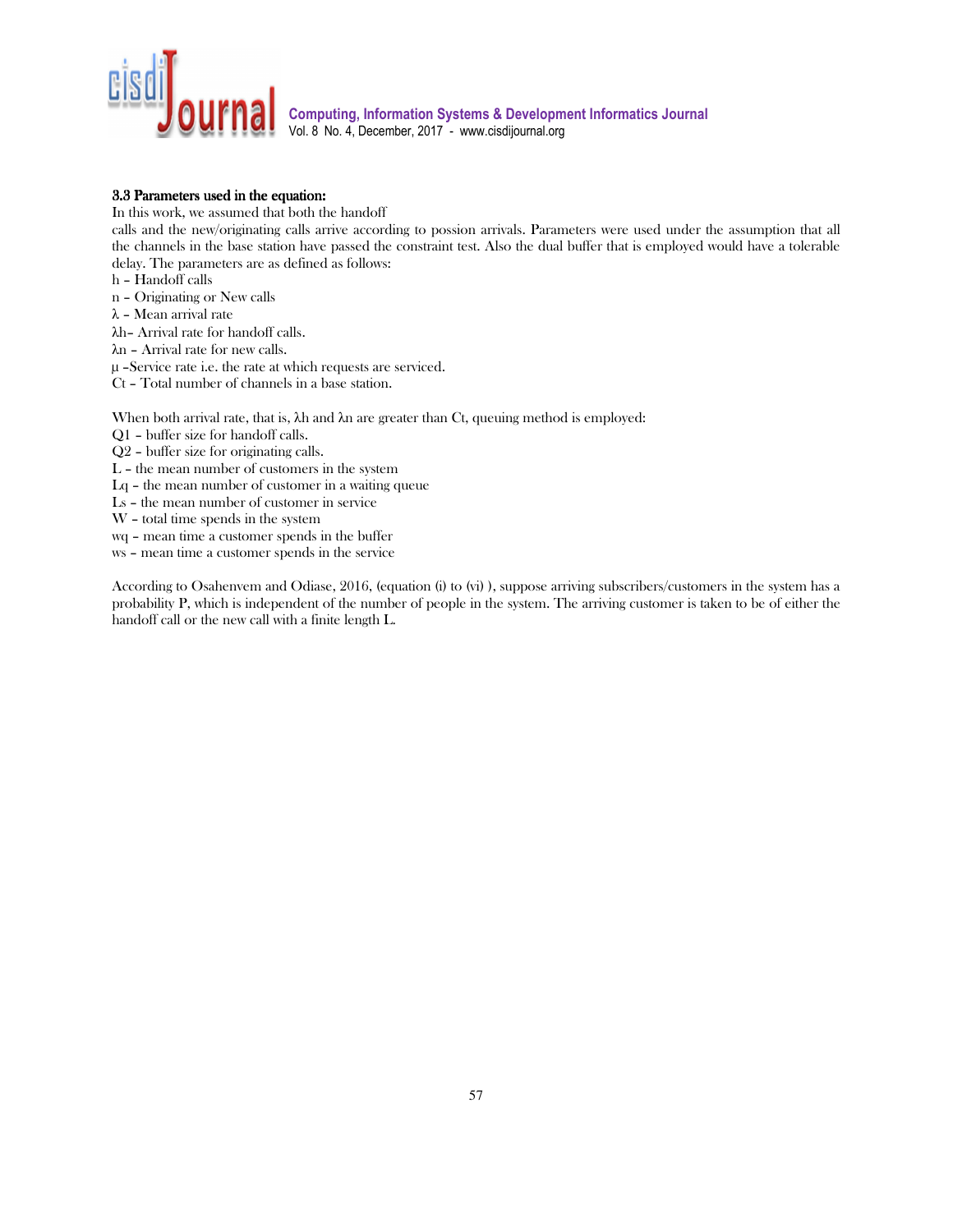

*h For the call type handoff call with the arrival rate* λ

$$
L = \frac{\lambda_h}{\mu - \lambda_h}
$$
 (*i*)  

$$
L_s = \frac{\lambda_h}{\mu}
$$
 (*ii*)

$$
L_q = \frac{\lambda_h^2}{\mu(\mu - \lambda_h)}
$$
 (iii)

$$
W = \frac{1}{\mu - \lambda_h} \tag{iv}
$$

$$
w_q = \frac{\lambda_h}{\mu(\mu - \lambda_h)}
$$
 (v)

$$
w_s = \frac{1}{\mu} \tag{vi}
$$

**Note**–*The same sets of equation* (*i*) to equation (*vi*) are also required for the new calls *n type with arrival rate of* λ

### : **Performance Metrics**

Call Blocking Rate = 
$$
\frac{\text{Total number of calls blocked}}{\text{Total number of new calls Initial}}
$$
 (vii)

\nCall Dropping Rate =  $\frac{\text{Total number of calls dropped}}{\text{Total number of handoff calls}}$  (viii)

#### 3.4 Proposed Algorithm

The proposed algorithm as shown in Algorithms 1 & 2 for Threshold Adjustment and Call Admission Control respectively, takes into account the traffic intensity, the dropping probability and the blocking probability to adjust the guard and the shared channel. The algorithm therefore ensures that channels are not reserved for the handoff call and the new call when it is not necessary to do so. This is intended to reduce the dropping rate and the blocking rate in order to have an acceptable QoS for the handoff calls and the new calls.

## Parameters used in the algorithm:

-arrivalRateNew = arrival rate for new call buffer -serviceRateNew = service rate for new call buffer -noOfCallsBufferNew = number calls in new call buffer -arrivalRateHO = arrival rate for handoff call buffer -serviceRateHO = service rate for handoff call buffer -noOfCallsBufferHO = number calls in handof call buffer -bufferStatNew = new call buffer statistics -bufferStatHO = handoff call buffer statistics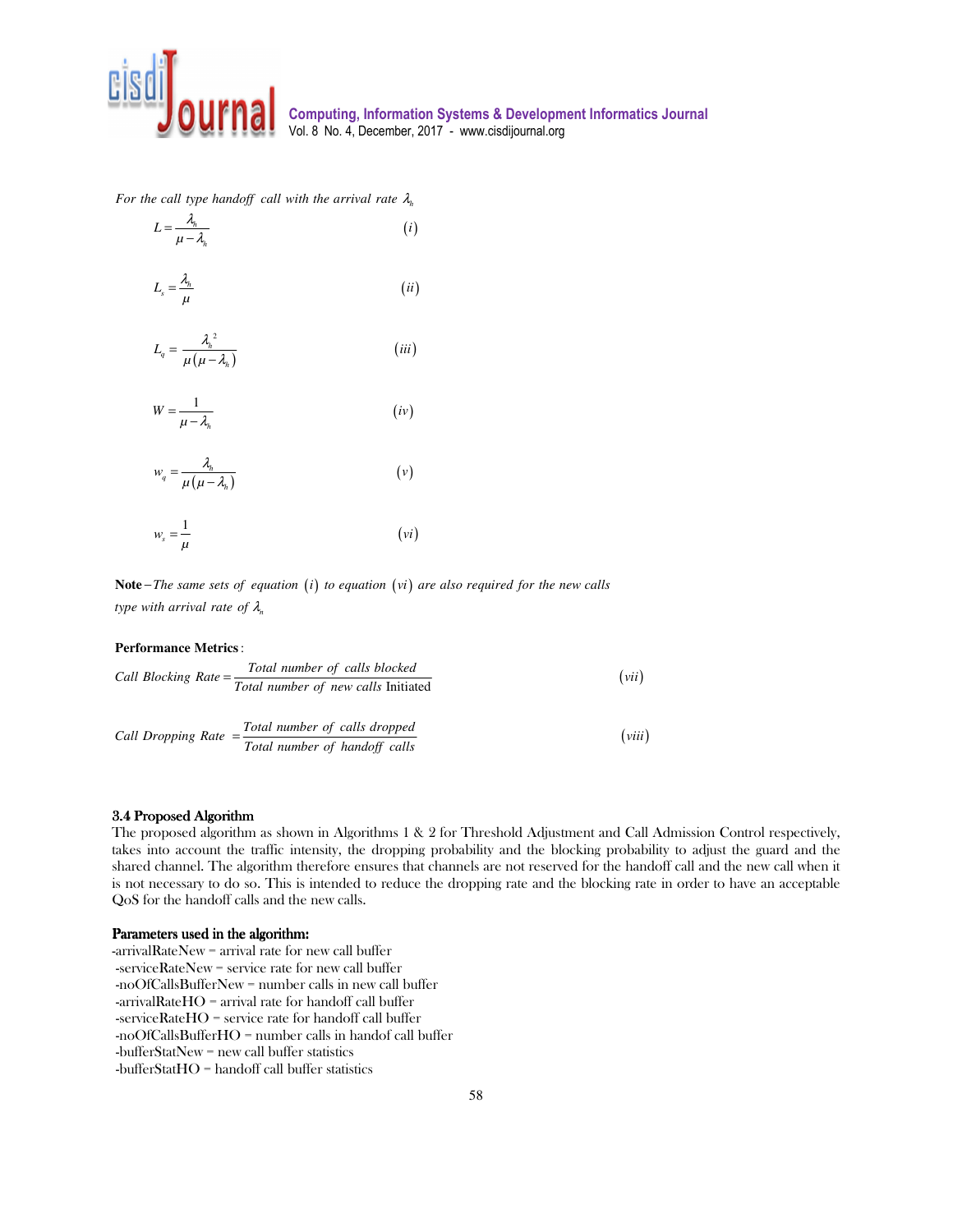

 -blockRate = blocking rate of new call -dropRate = dropping rate of handoff call Algorithm1: Algorithm for Threshold adjustment Input: integerbufferLength, totalChannel Output: integernoOfSharedChannel, noOfGuardChannel Begin: Step 0: Initialize bufferLength, totalChannel, noOfSharedChannel, noOfGuardChannel, timeFrame, LOWFACTOR, MEDIUMFACTOR, HIGHFACTOR Step 1: do… while true Step 2: arrivalRateNew= noNewCalls / timeFrame serviceRateNew = completedNewCalls / timeframe bufferRateNew = noNewCallsOut / timeFrame noOfCallsBufferNew = totalNewCalls – basestationNewCalls arrivalRateHO = noHOCalls / timeframe serviceRateHO = completedHOCalls / timeframe bufferRateHO = noHOCallsOut / timeFrame noOfCallsBufferHO = totalHOCalls - basestationHOCalls Step 3: bufferStatNew = store new call buffer statistics (arrivalRateNew, serviceRateNew, noOfCallsBufferNew, bufferRateNew) bufferStatHO = store handoff call buffer statistics (arrivalRateHO, serviceRateHO, noOfCallsBufferHO, bufferRateHO) Step 4: thresholdMeasure = fuzzySystem(bufferStatNew, bufferStatHO, totalChannel) Step 5: if thresholdMeasure == LOW then noOfSharedChannel = ceil(totalChannel / LOWFACTOR) noOfGuardChannel = totalChannel – noOfSharedChannel else ifthresholdMeasure == MEDIUM then noOfSharedChannel = ceil(totalChannel / MEDIUMFACTOR) noOfGuardChannel = totalChannel – noOfSharedChannel else ifthresholdMeasure == HIGH then noOfSharedChannel = ceil(totalChannel / HIGHFACTOR) noOfGuardChannel = totalChannel – noOfSharedChannel end if end do while End

Algorithm 2: CallAdmissionControlAlgorithm Input: integernoOfCalls Output: doubleblockRate, dropRate Begin Step 0: Initialization: CallcallType = {NEWCALL, HANDOFFCALL}, Call call[noOfCall], Buffer bufferNC, bufferHOChannel sharedChannel, guardChannel Step 1: do… while true Step 2: For eachi = 1 to noOfCalls Step 3: If call[i] == callType.NEWCALLthen Step 4: IfsharedChannelIsAvailable() == true then allocateChannel(call[i], sharedChannel); updateChannel(sharedChannel) Step 5: else IfbufferIsFull(bufferNC) == false then queueCall(call[i], bufferNC) Step 6: else blockCall(call[i])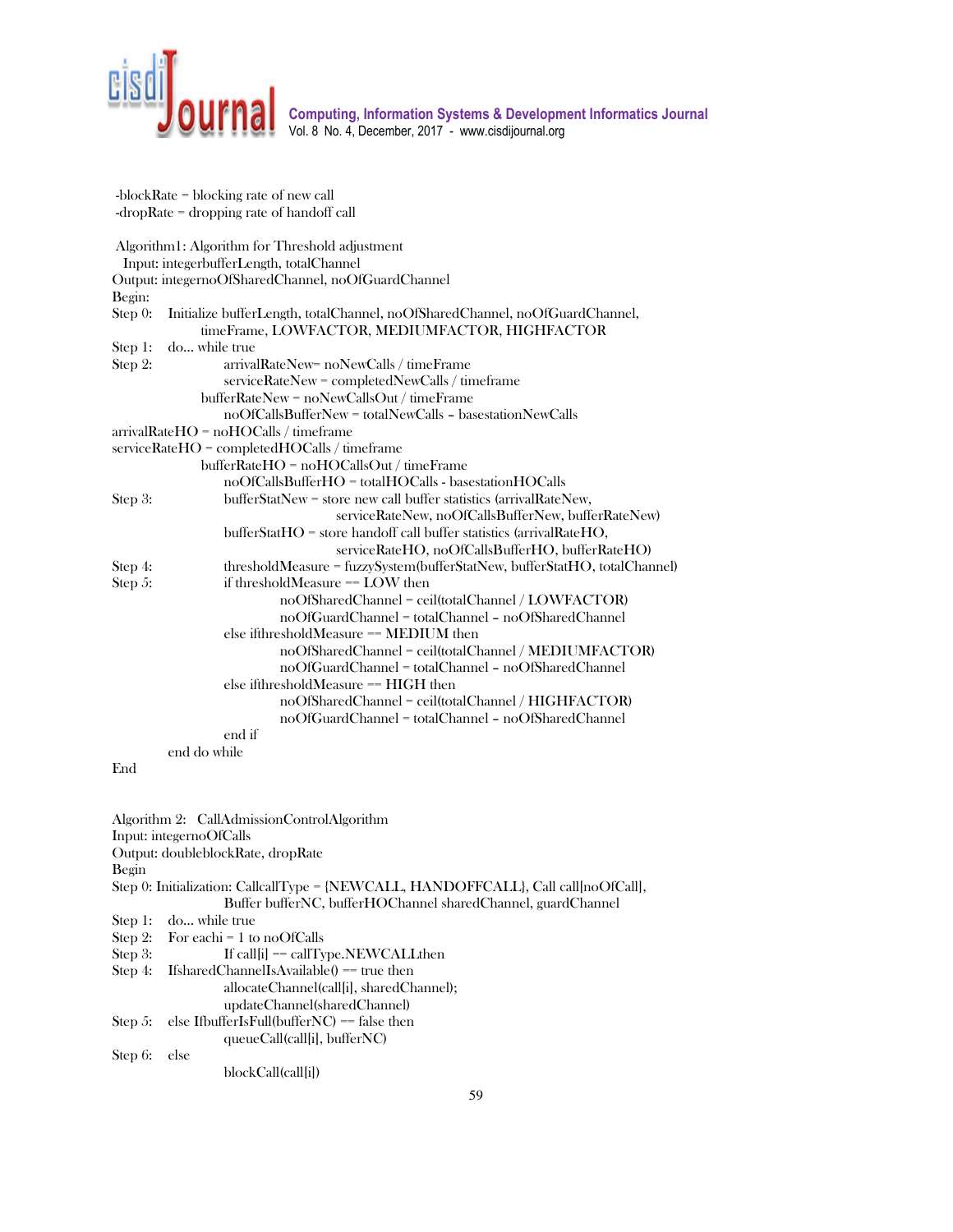



dropCall(call[i])

Step 12: end If Step 13: end For each

Step 14: end do while



Figure 1: Proposed Threshold Adjuster Flow Chart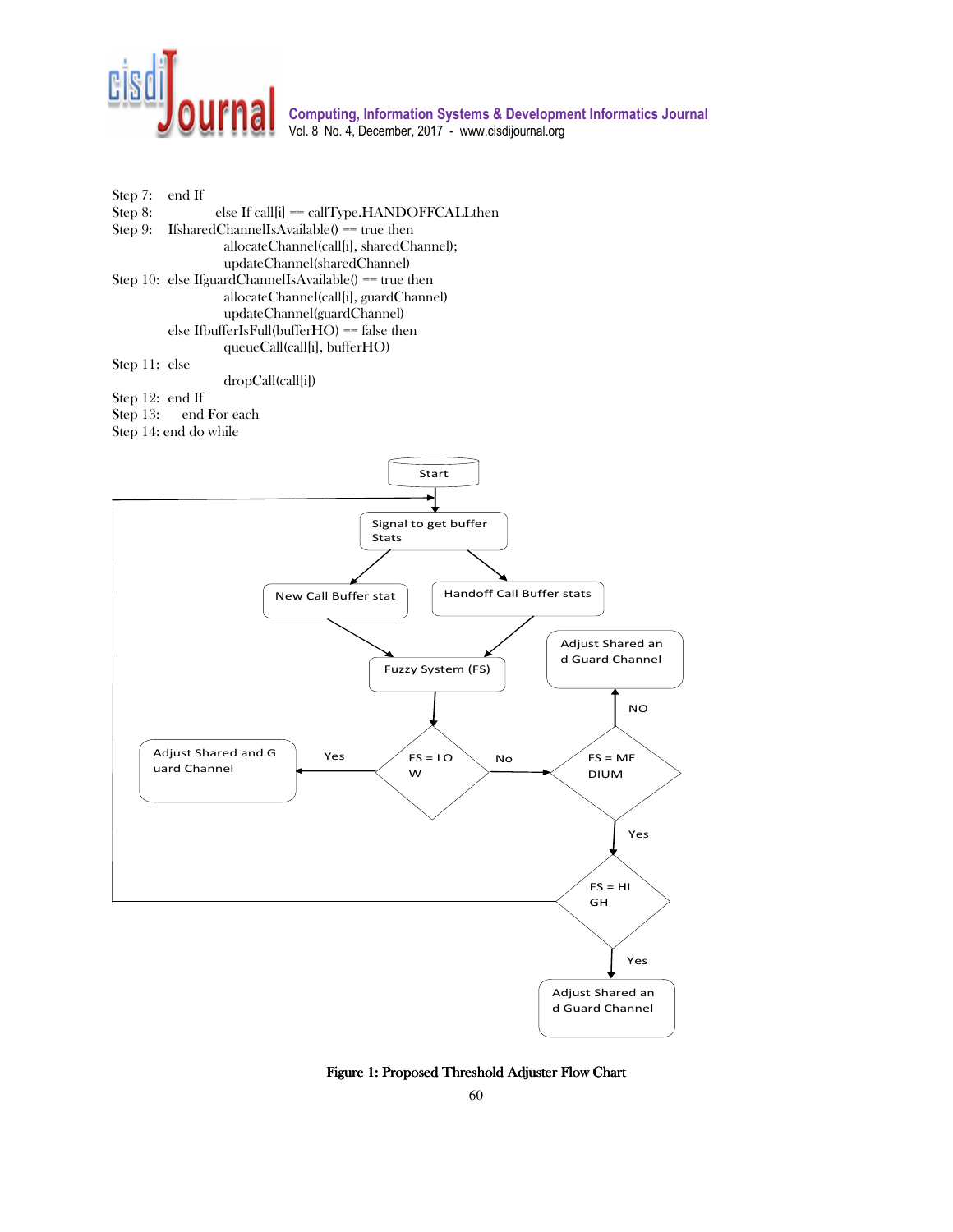



Figure 2: Proposed Call Admission Control Flowchart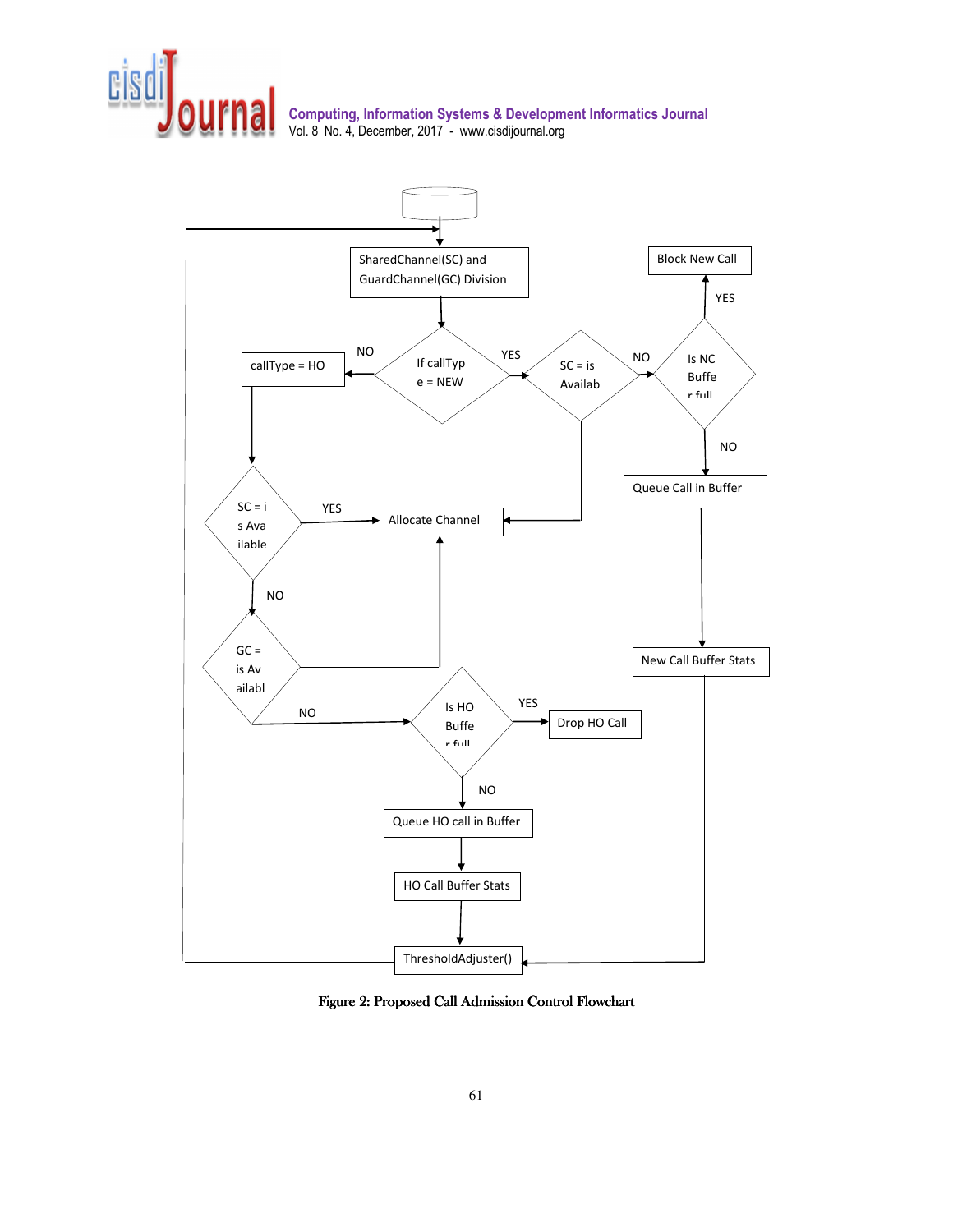

## 3.5 Proposed System Architecture



# Figure 3: Proposed System Architecture

## 4. PROPOSED SYSTEM DESIGN

The proposed system architecture of an adaptive congestion control scheme will be modeled to meet an acceptable QoS for the users of a wireless communication system.The system model will be implemented in MATLAB using the following; MATLAB Optimization toolbox and MATLAB Fuzzy Logic toolbox.

The findings from our proposed solution to optimal channel allocation will be benchmarked with recent works by (Arun, 2015) and (Nayak et al, 2015).

## 4.1 Performance Metrics

The performance will be evaluated using the following metrics:

- (i) Call Dropping Rate
- (ii) Call Blocking Rate
- (iii) Buffer Size
- (iv) Time Spent in Buffer
- (v) Total Service Time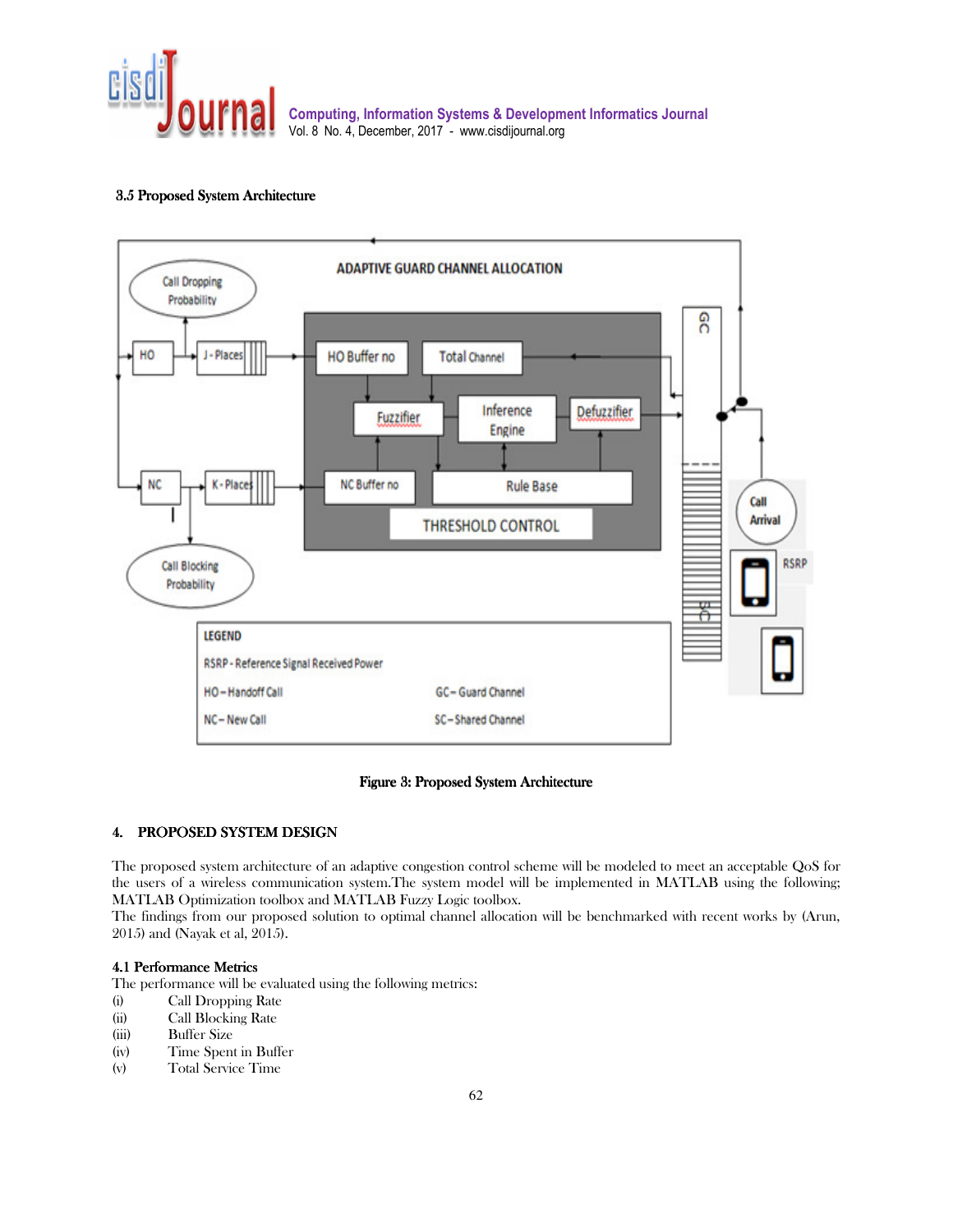

| $\mathbf{r}$<br><b>Total Channel</b>                                                                 | Handoff buffer length | New call buffer length         | Threshold\Guard channel |  |  |
|------------------------------------------------------------------------------------------------------|-----------------------|--------------------------------|-------------------------|--|--|
| H <sub>c</sub>                                                                                       | $H_{\text{ho}}$       | $H_{\text{nc}}$                | H                       |  |  |
| $H_c$                                                                                                | $H_{\rm ho}$          | $\mathbf{M}_{\text{\tiny nc}}$ | H                       |  |  |
| $H_c$                                                                                                | $H_{\rm ho}$          | $L_{nc}$                       | H                       |  |  |
| $\overline{H_c}$                                                                                     | $M_{\rm{ho}}$         | $H_{\text{nc}}$                | M                       |  |  |
| H <sub>c</sub>                                                                                       | $M_{\rm ho}$          | $M_{\textrm{\tiny nc}}$        | M                       |  |  |
| $\mathbf{H}\mathrm{c}$                                                                               | $M_{\rm ho}$          | $L_{nc}$                       | M                       |  |  |
| $H_c$                                                                                                | $L_{\text{ho}}$       | $H_{nc}$                       | M                       |  |  |
| H <sub>c</sub>                                                                                       | $L_{\rm ho}$          | $M_{\text{nc}}$                | M                       |  |  |
| $H_c$                                                                                                | $L_{\rm ho}$          | $\mathbf{L}$ <sub>nc</sub>     | M                       |  |  |
| $\overline{\mathbf{M}}$ c                                                                            | $H_{\rm ho}$          | $\overline{H_{nc}}$            | M                       |  |  |
| $M_c$                                                                                                | $H_{\rm ho}$          | $\mathbf{M}_{\text{\tiny nc}}$ | M                       |  |  |
| $\mathbf{M}\mathrm{c}$                                                                               | $H_{\mbox{\tiny ho}}$ | $L_{nc}$                       | M                       |  |  |
| $\mathbf{M}{}$                                                                                       | $M_{h}$               | $\overline{H_{nc}}$            | M                       |  |  |
| MC                                                                                                   | Mho                   | Mnc                            | M                       |  |  |
| MC                                                                                                   | Mho                   | Lnc                            | M                       |  |  |
| MC                                                                                                   | Lho                   | Hnc                            | L                       |  |  |
| MC                                                                                                   | Lho                   | Mnc                            | L                       |  |  |
| $\overline{MC}$                                                                                      | Lho                   | Lnc                            | L                       |  |  |
| LC                                                                                                   | Hho                   | Hnc                            | $\mathbf{L}$            |  |  |
| $\overline{LC}$                                                                                      | Hho                   | Mnc                            | L                       |  |  |
| $\overline{LC}$                                                                                      | Hho                   | Lnc                            | L                       |  |  |
| $\overline{LC}$                                                                                      | Mho                   | Hnc                            | $\mathbf{L}$            |  |  |
| $\overline{LC}$                                                                                      | Mho                   | Mnc                            | L                       |  |  |
| $\overline{LC}$                                                                                      | Mho                   | Lnc                            | L                       |  |  |
| LC                                                                                                   | Lho                   | Hnc                            | L                       |  |  |
| $\overline{LC}$                                                                                      | Lho                   | Mnc                            | L                       |  |  |
| $\overline{LC}$                                                                                      | Lho                   | Lnc                            | L                       |  |  |
| TOTAL CHANNEL (HIGH = Hc, MEDIUM = $M_c$ AND LOW = Lc)                                               |                       |                                |                         |  |  |
| HANDOFF BUFFER LENGTH (HIGH= $H_{\text{ho}}$ , MEDIUM = $M_{\text{ho}}$ AND LOW = $L_{\text{ho}}$ )  |                       |                                |                         |  |  |
| NEW CALL BUFFER LENGTH (HIGH =H <sub>xv</sub> , MEDIUM = $M_{\text{ax}}$ AND LOW = $L_{\text{ax}}$ ) |                       |                                |                         |  |  |
| THRESHOLD/GUARD CHANNEL (HIGH = H, MEDIUM = M AND LOW = L)                                           |                       |                                |                         |  |  |

|  |  | Table 1: Proposed Implementation Parameters |  |
|--|--|---------------------------------------------|--|
|--|--|---------------------------------------------|--|

The system will be tested by analyzing the call dropping rate, the call blocking rate, the time spent in buffer and the total service time using various sizes of the buffer. The findings from the proposed solution to optimal channel allocation will be benchmarked with recent works by (Arun, 2015) and (Nayak et al, 2015).

# 5. CONCLUSSION 5. CONCLUSSION

In adaptive congestion control scheme, the model is to integrate an adaptive guard channel assignment scheme with the queuing of hand off calls and the new calls in order to reduce the dropping rate and the blocking rate respectively. In addition to the adaptive guard channel allocation, the model is structured in order to consider the analysis of the queuing systems so as to address the need to optimize channel assignment. This study is expected to generate parameters for measuring the performance of the system such as the dropping probability of the hand off call, blocking probability of the new call, size of the buffer, time spent in the buffer and the total service time. The model is expected to employ fuzzy logic model to effectively estimate the threshold, which indicates the number of channels that would be allocated for handoff calls. The result from this research is expected to provide knowledge of how to combine the dynamic guard channel scheme with buffer management so as to control congestion in wireless mobile network.